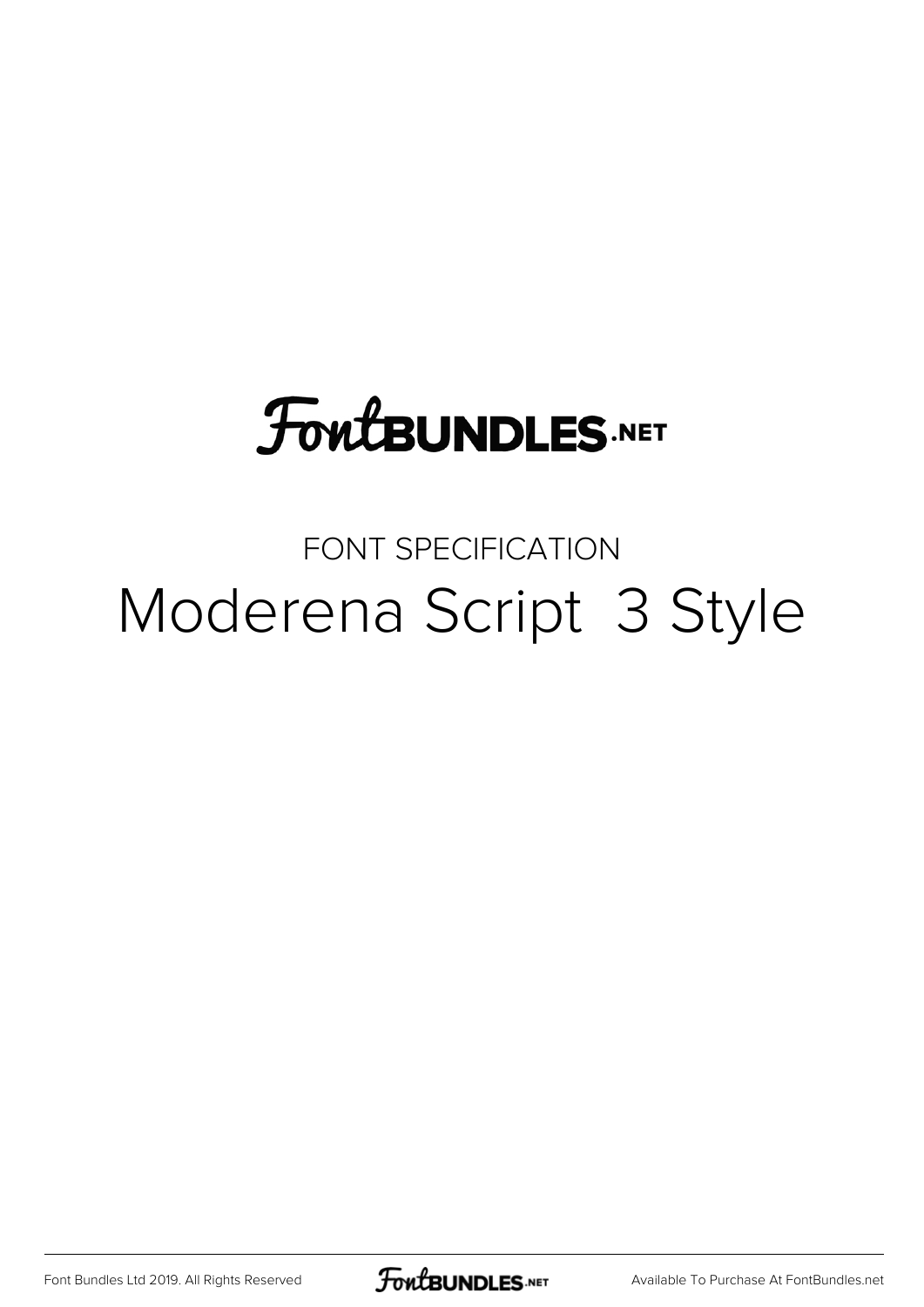## Moderena Script - Regular

**Uppercase Characters** 

ABCDE FG FTT JKLATO POR S TUY W XIZ

Lowercase Characters

a b c d e f g h i j k l m n a p q r s t u v w x y z

**Numbers** 

0123456789

Punctuation and Symbols

 $\hspace{0.1cm} = \hspace{0.1cm} \begin{array}{ccc} \searrow & \nearrow & \end{array} \left[ \begin{array}{c} \diagup \diagdown \bigcup \end{array} \right] \hspace{0.2cm} \begin{array}{ccc} \wedge & \hspace{0.1cm} \diagup & \hspace{0.1cm} \diagdown \hspace{0.1cm} \end{array} \hspace{0.2cm} \begin{array}{ccc} \nearrow & \diagdown & \downarrow & \end{array} \hspace{0.2cm} \begin{array}{ccc} \diagdown & \downarrow & \hspace{0.1cm} \diagdown & \downarrow & \end{array} \hspace{0.2cm} \begin{array}{ccc}$  $\gg$  $\int\!\!\!\!\!\!\int_{\mathcal{U}}$  $\frac{1}{x}$  $\frac{7}{2}$ 

All Other Glyphs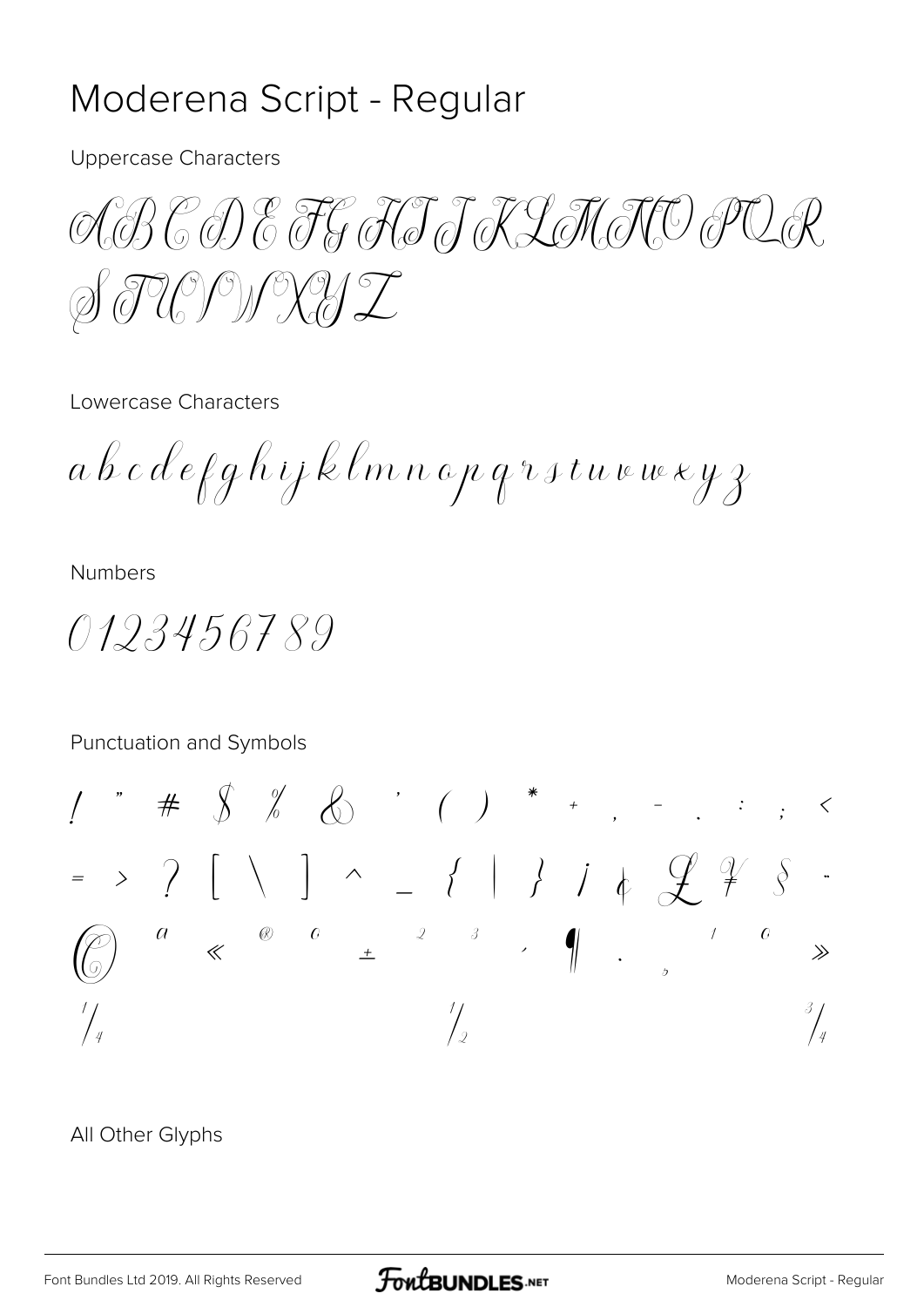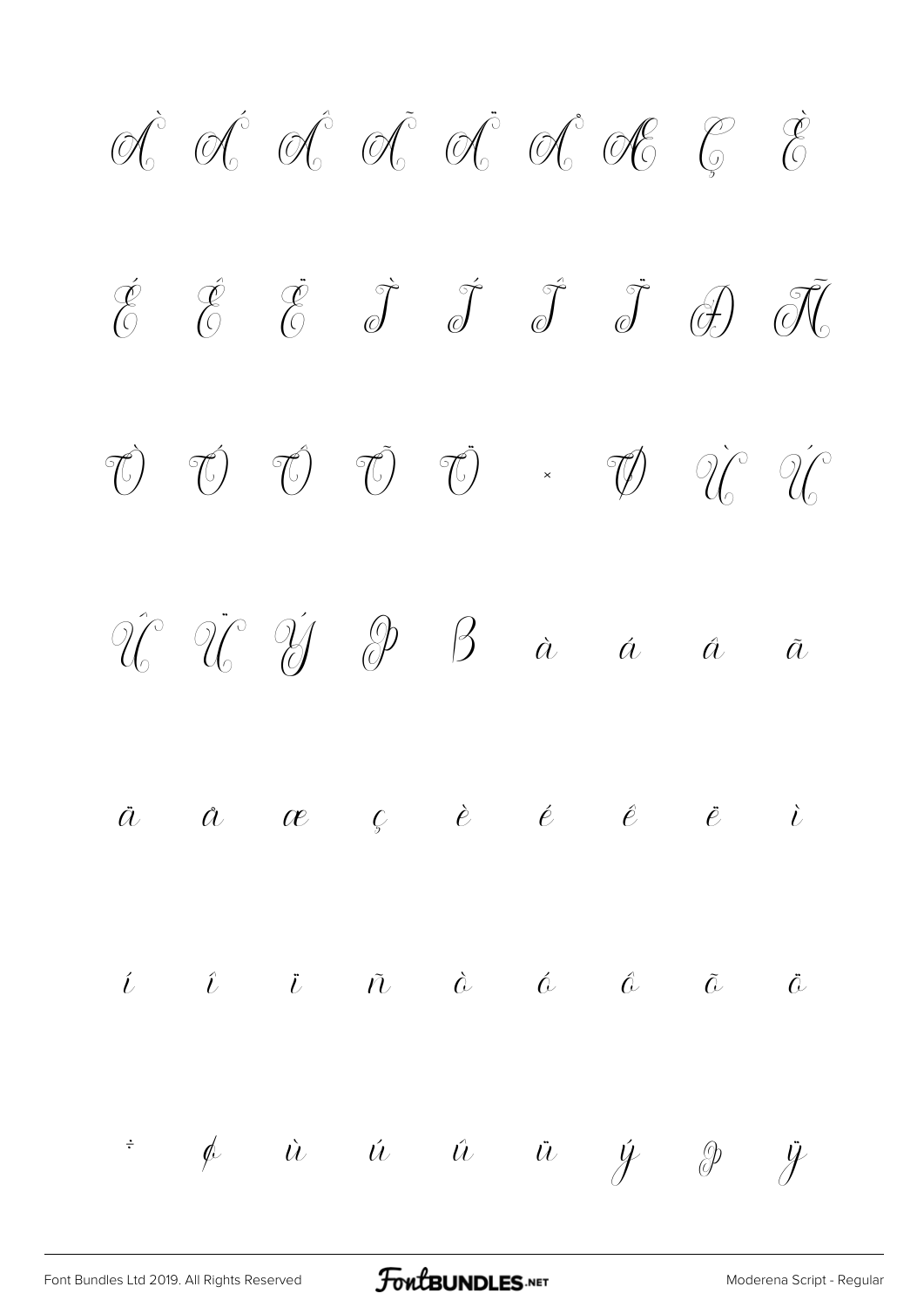$\begin{array}{cccccccccc} \iota & \mathcal{L} & \ell & \mathbb{C}\!\!\mathbb{C} & \mathscr{E} & \mathscr{E} & \mathscr{I} & \mathscr{I} & \mathscr{I} \end{array}$  $\check{3}$  f  $\qquad$  ,  $\qquad$  ,  $\qquad$  ,  $\qquad$   $\qquad$   $\qquad$   $\qquad$  $x \rightarrow y$  and and  $e \rightarrow y$ A i j k l m n a p  $-q$  and  $u$  and  $y$  of  $\oslash$   $\oslash$ 

FontBUNDLES.NET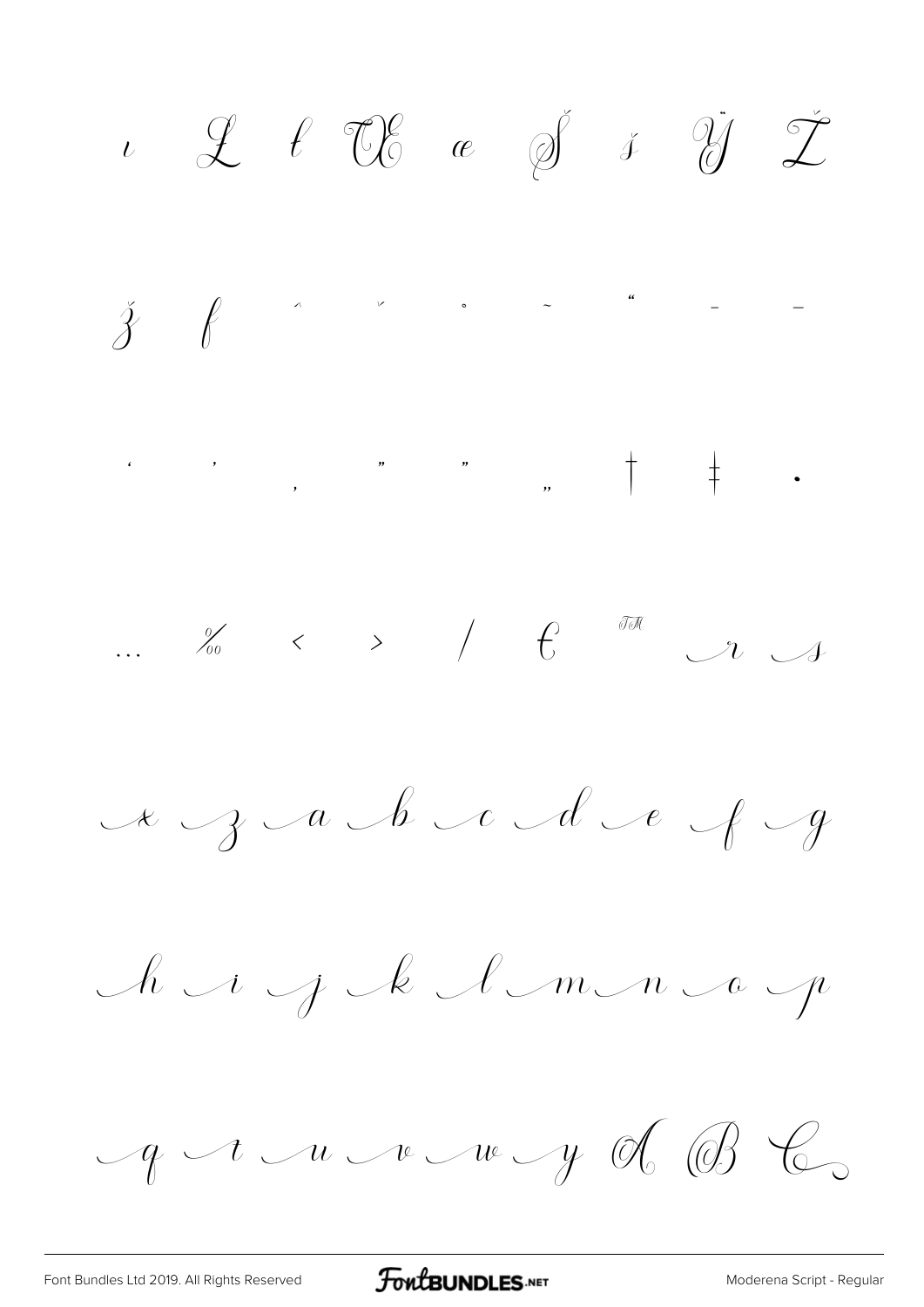$\textcircled{d}$  E F H I  $\textcircled{d}$   $\textcircled{d}$   $\textcircled{K}$  L  $\textcircled{M}$  $M$  P R S T Xabo deep geheup keh  $m \wedge n \wedge \omega \wedge \varphi \wedge \psi \wedge \psi \wedge \psi$  $u-u<\gamma$  of  $a$  be d  $e \quad f \quad g \quad h \quad i \quad j \quad k \quad \ell \quad m$  $n \quad a \quad p \quad q \quad n \quad s \quad t \quad u \quad v$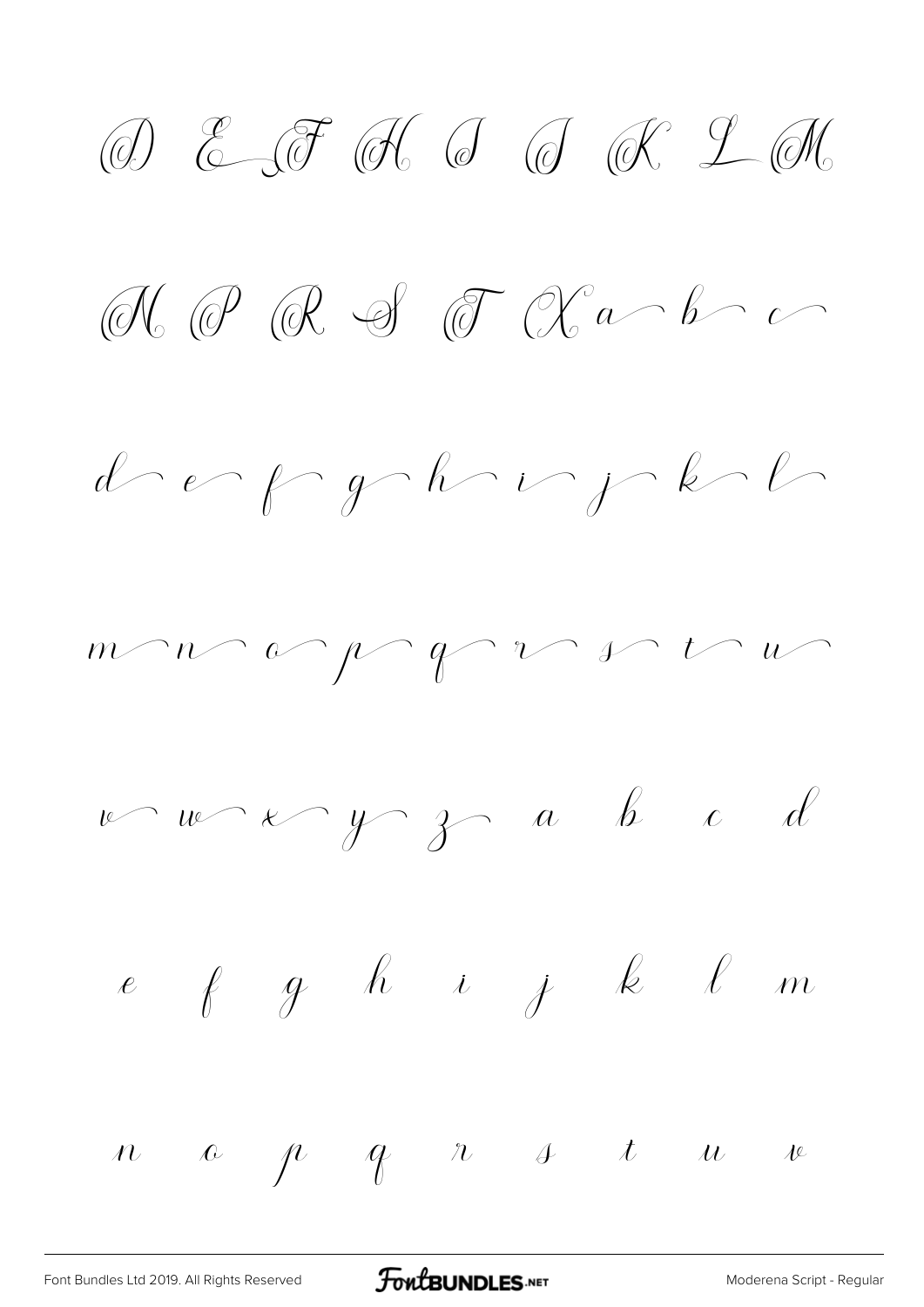[Font Bundles Ltd 2019. All Rights Reserved](https://fontbundles.net/) **FoutBUNDLES.NET** [Moderena Script - Regular](https://fontbundles.net/)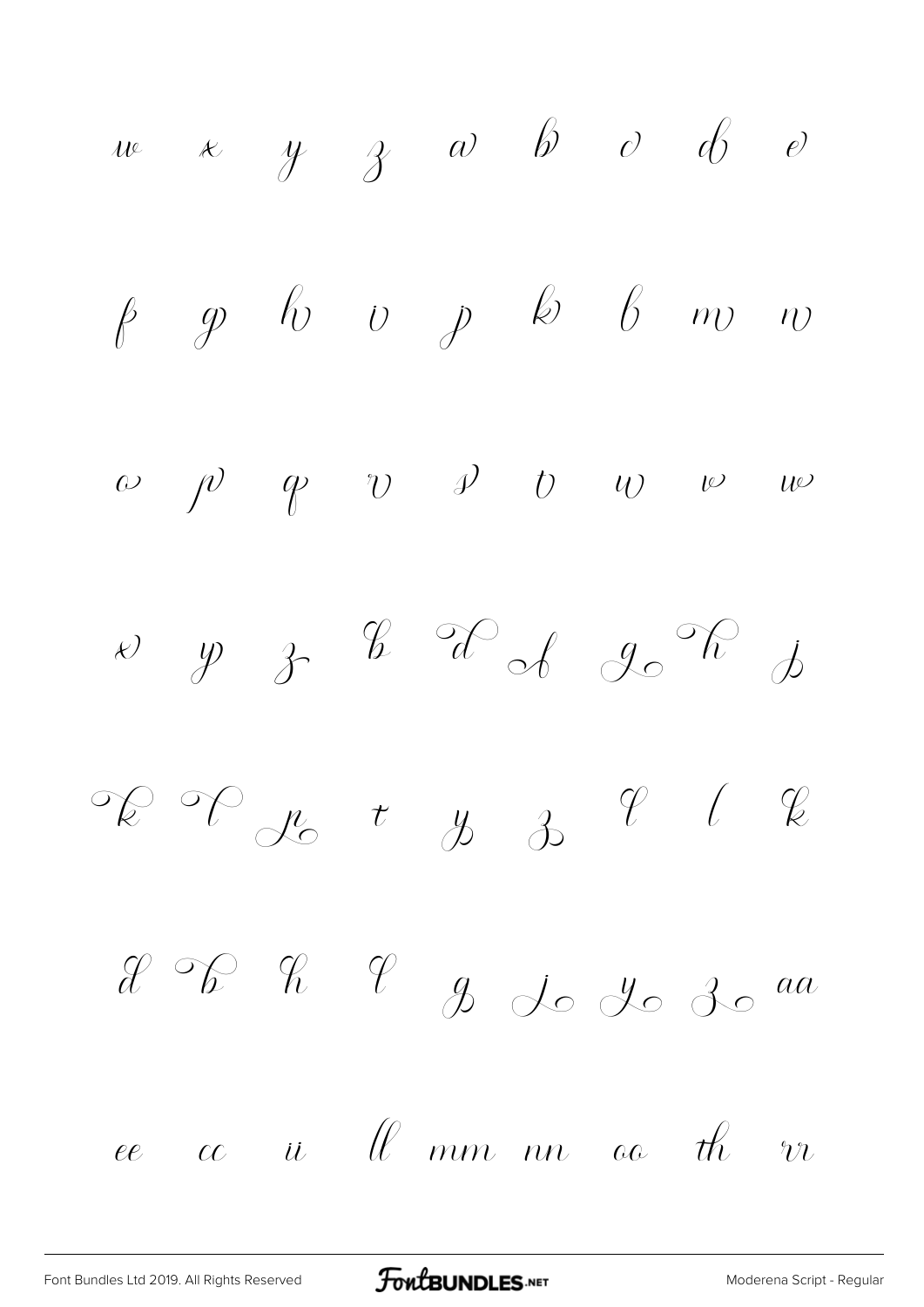$\mathcal{H} \quad \text{if} \quad \mathcal{H} \quad \text{ev} \quad \mathcal{D} \quad \text{C.} \quad \text{C.} \quad \text{C.} \quad \text{C.}$  $\perp \text{M.IC.} \qquad \qquad \text{M.} \qquad \qquad \text{M.} \qquad \qquad \text{M.} \qquad \qquad \text{M.}$  $d\widehat{\phantom{a}} d\widehat{\phantom{a}}^{a} d\widehat{\phantom{a}}^{b} \widehat{\phantom{a}}^{c} \widehat{\phantom{a}}^{b} \widehat{\phantom{a}}^{c} \widehat{\phantom{a}}^{c} \widehat{\phantom{a}}^{c} \widehat{\phantom{a}}^{c} \widehat{\phantom{a}}^{c} \widehat{\phantom{a}}^{c} \widehat{\phantom{a}}^{c} \widehat{\phantom{a}}^{c} \widehat{\phantom{a}}^{c} \widehat{\phantom{a}}^{c} \widehat{\phantom{a}}^{c} \widehat{\phantom{a}}^{c} \widehat{\phantom{a}}^{c} \widehat{\$  $\begin{array}{ccc} \mathcal{C} & \mathcal{C} & \mathcal{C} & \mathcal{C} & \mathcal{C} & \mathcal{C} & \mathcal{C} & \mathcal{C} & \mathcal{C} & \mathcal{C} & \mathcal{C} & \mathcal{C} & \mathcal{C} & \mathcal{C} & \mathcal{C} & \mathcal{C} & \mathcal{C} & \mathcal{C} & \mathcal{C} & \mathcal{C} & \mathcal{C} & \mathcal{C} & \mathcal{C} & \mathcal{C} & \mathcal{C} & \mathcal{C} & \mathcal{C} & \mathcal{C} & \mathcal{C} & \mathcal{C} & \mathcal$  $\oint\bigg\langle\begin{array}{ccc} m\! \bigg\rangle & m\, \bigg\langle\begin{array}{ccc} m\! \bigg\rangle & m\, \bigg\rangle & m\, \bigg\rangle & m\, \end{array} \bigg\rangle \begin{array}{ccc} m\! \bigg\rangle & m\, \bigg\rangle & m\, \bigg\rangle & m\, \end{array}$  $D D D D D D C D D D D$  $\frac{1}{2}$  b d d d d d d d d d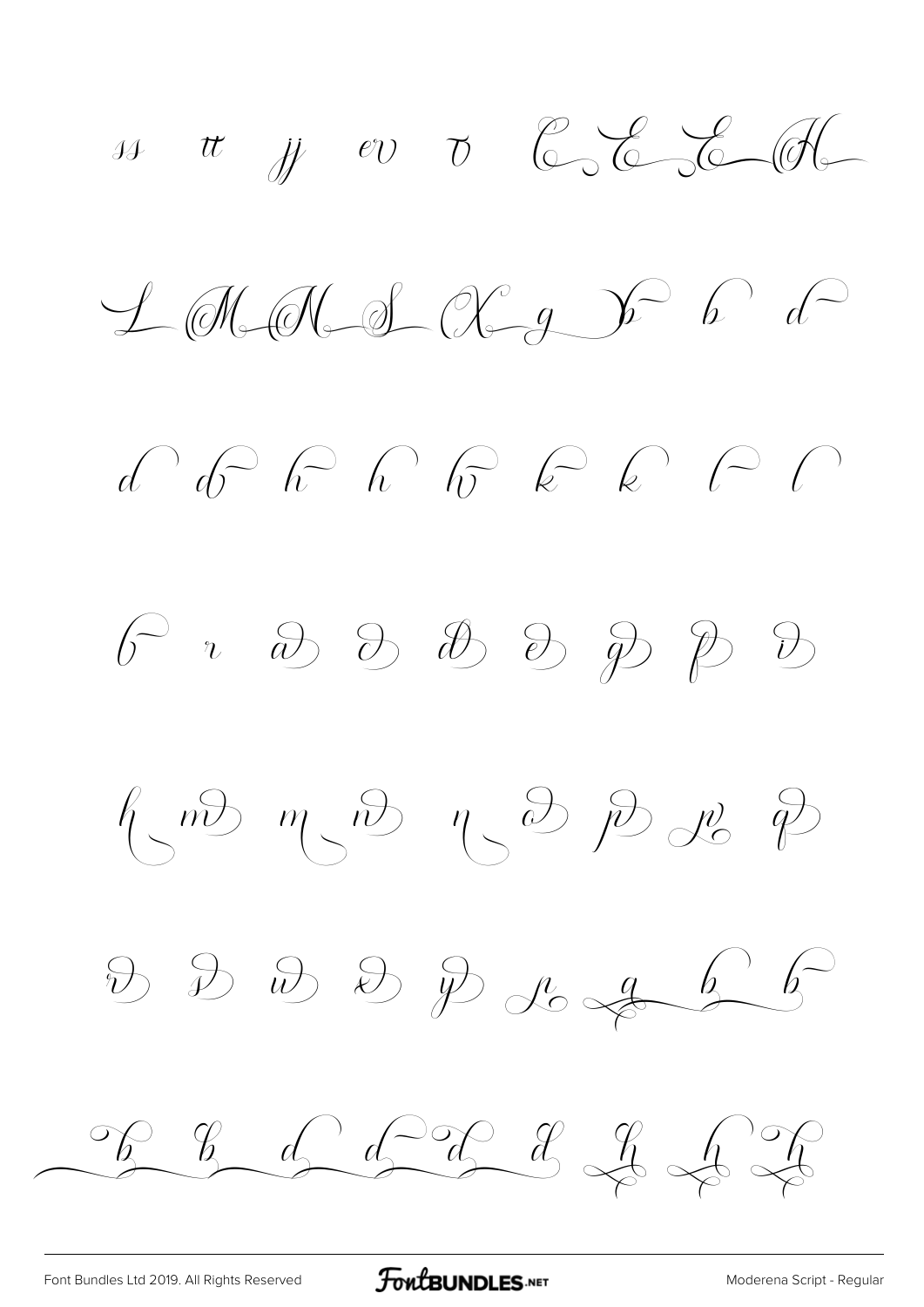$-66677678 + 66$ 

 $R$  of  $R$  of  $R$  of  $M$ 

 $f \rightarrow f$  fill

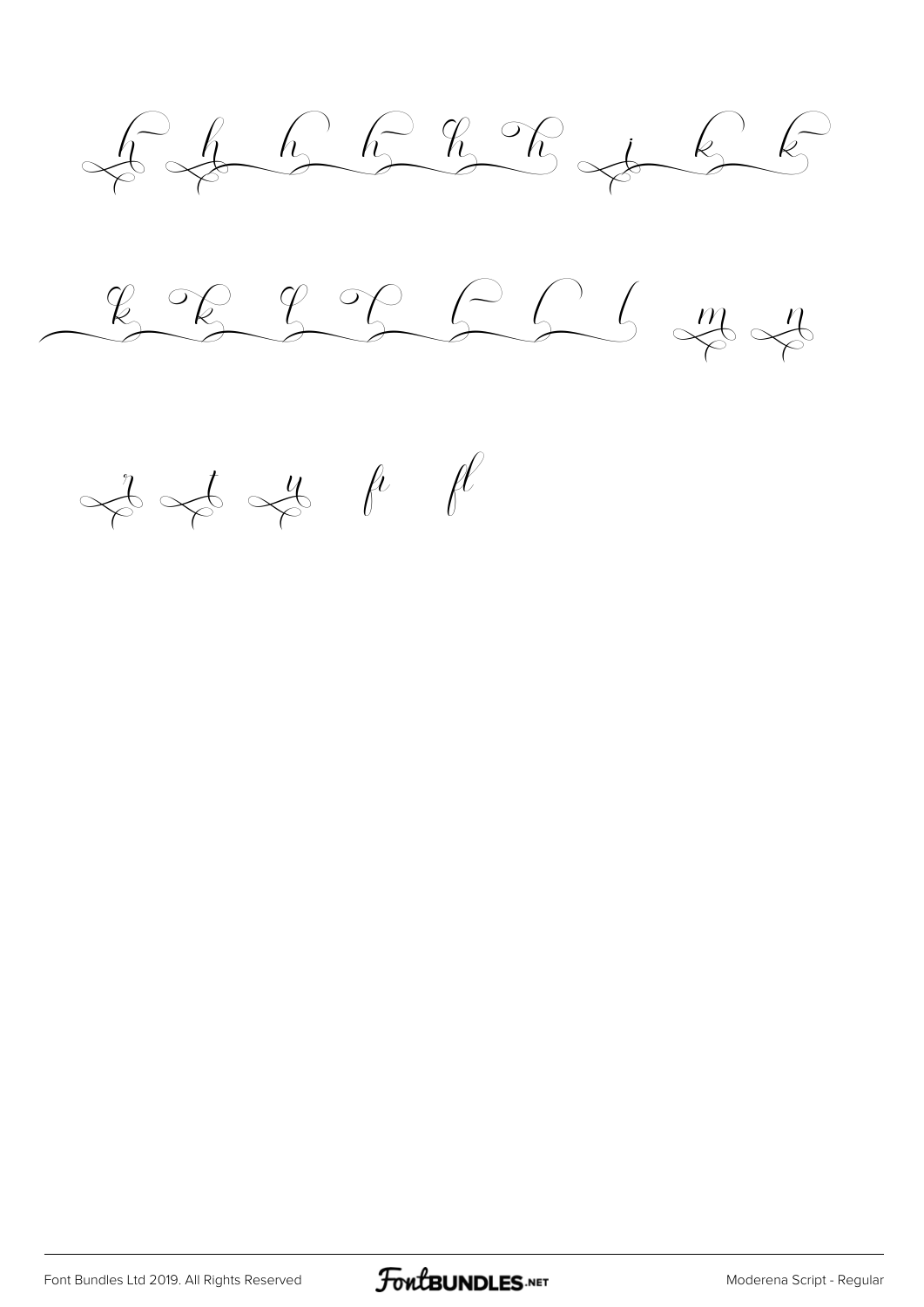### Moderena Script Slant - Regular

**Uppercase Characters** 

AP & P & F & FS J KLM TO POR STUYYAT

Lowercase Characters

a b c d e f g h i j k l m n a p q r s t u v w x y z

**Numbers** 

0123456789

Punctuation and Symbols

 $1 \quad " \# \quad \oint \quad \oint_{0}^{0} \quad \oint_{0}^{0} \quad (1) \quad * \quad + \quad , \quad - \quad . \quad : \quad , \quad <$ = > ? [ \ ] ^ \_ { | } j &  $\mathcal{L}$   $\mathcal{F}$  s  $\cdot$  $\gg$  $\frac{1}{\sqrt{2}}$  $\frac{1}{2}$ 

All Other Glyphs

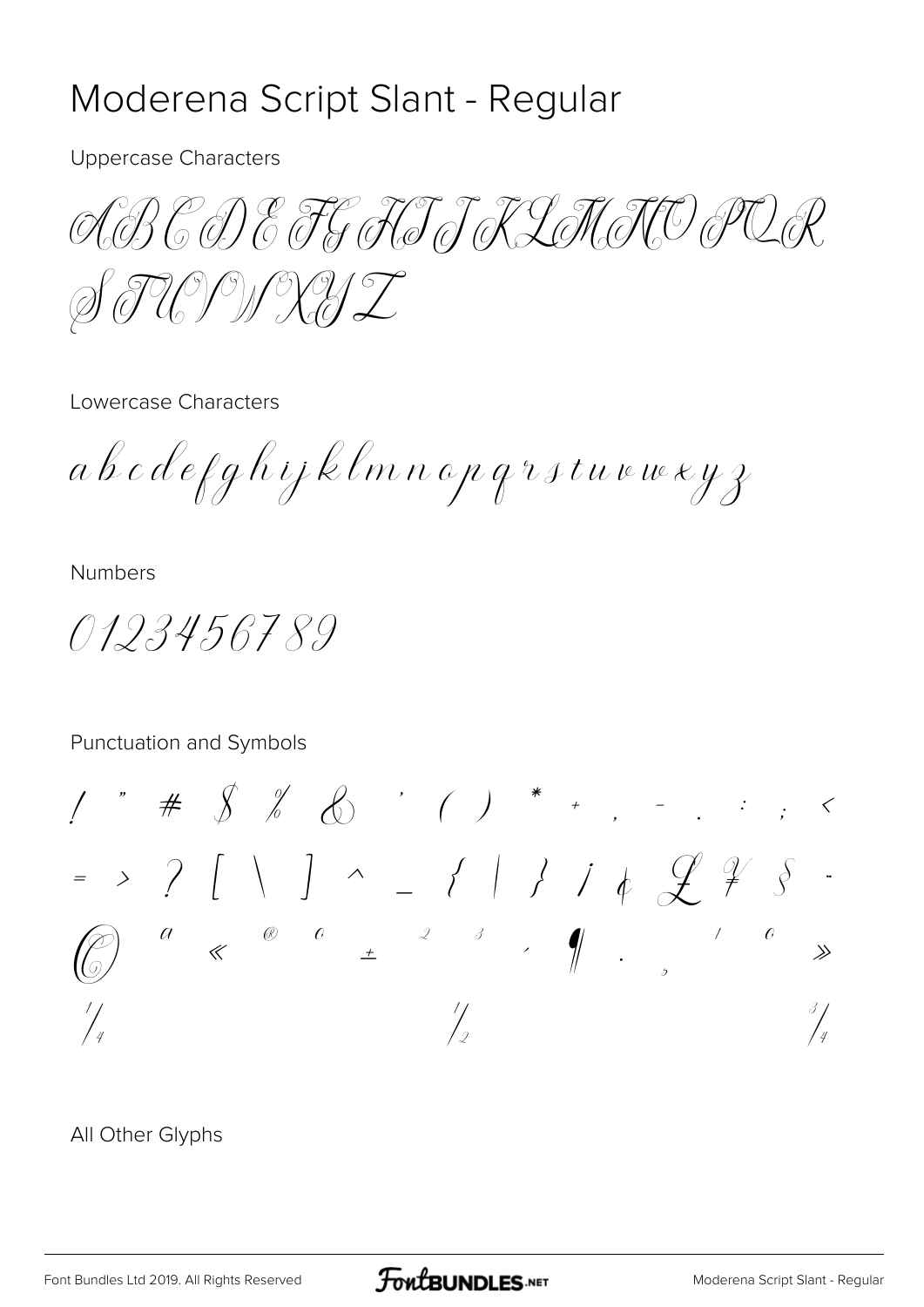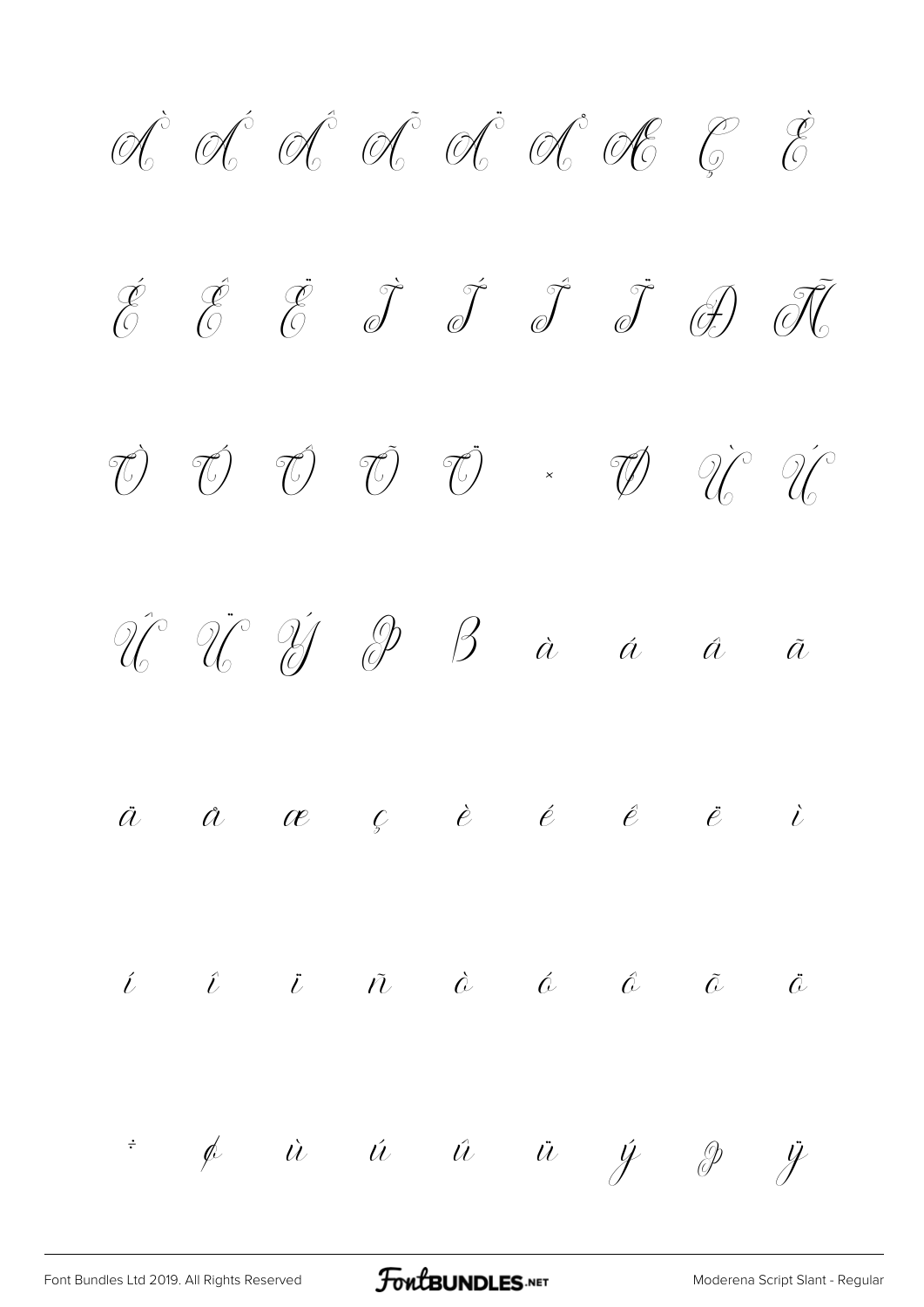$\begin{array}{ccccccccc}\mathcal{L} & \ell & \mathbb{C}\mathcal{E} & \mathit{ce} & \mathit{of} & \mathit{if} & \mathit{if} & \mathit{if} & \mathit{if} & \mathit{if}\end{array}$  $\overline{\mathscr{C}}$  $\%$  < >  $/$   $\epsilon$  <sup>on</sup>  $\sim$  such  $\epsilon$  $g \curvearrowleft b \curvearrowright d \curvearrowright f \curvearrowright b$ ig d'Imnogog  $u$  and  $u$  and  $y$  of  $\circledB$   $\circledB$ 

FontBUNDLES.NET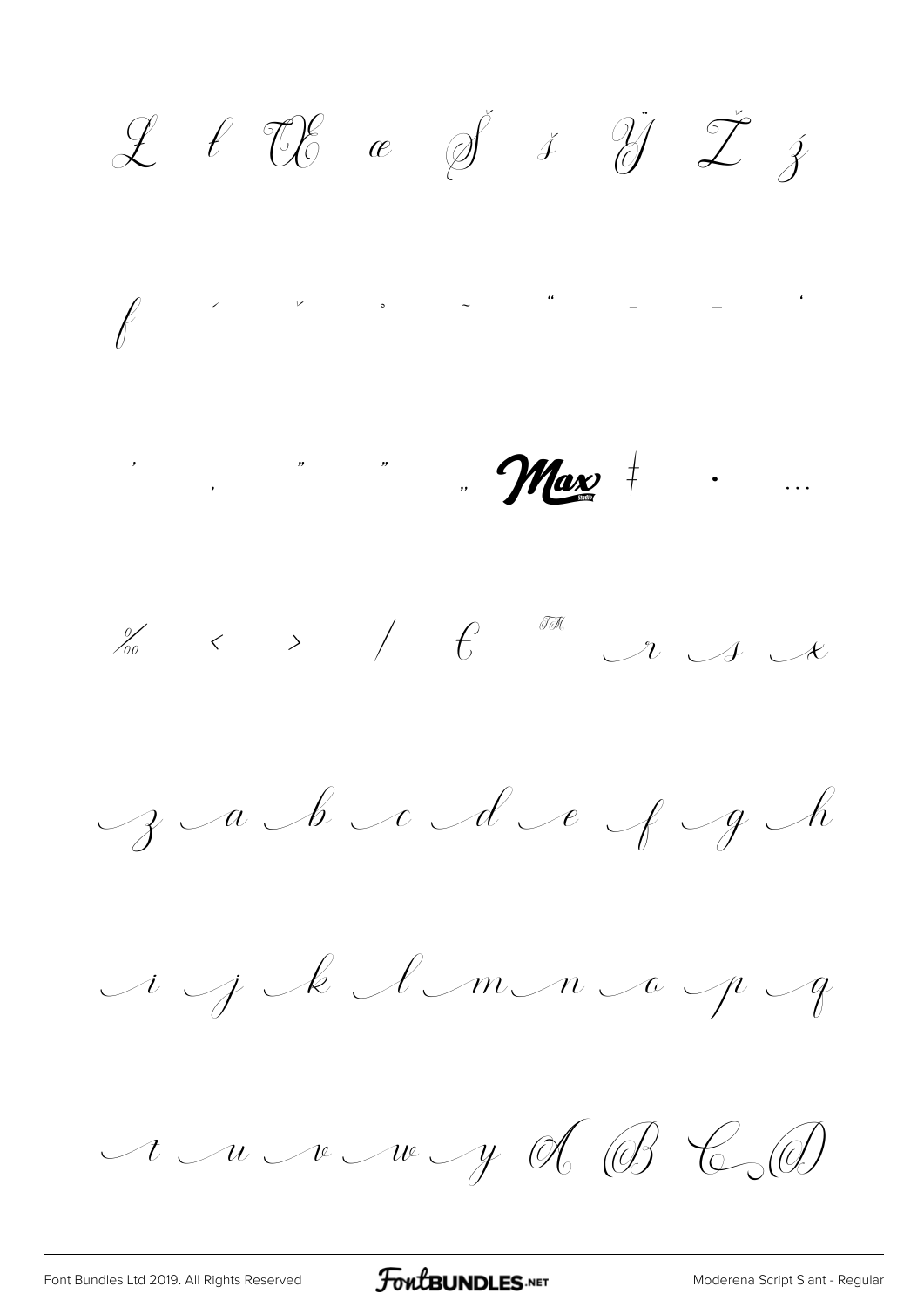$E\mathcal{J}$  of  $J\mathcal{J}$  of  $L\mathcal{J}$  of  $L\mathcal{J}$ 

 $O$   $R$   $S$   $T$   $(Xa-b-c-d)$ 

 $erfgrhrifrklm$ 

 $w \sim x \sim y \sim z \sim a \quad b \quad c \quad d \quad e$ 

f g h i j k l m n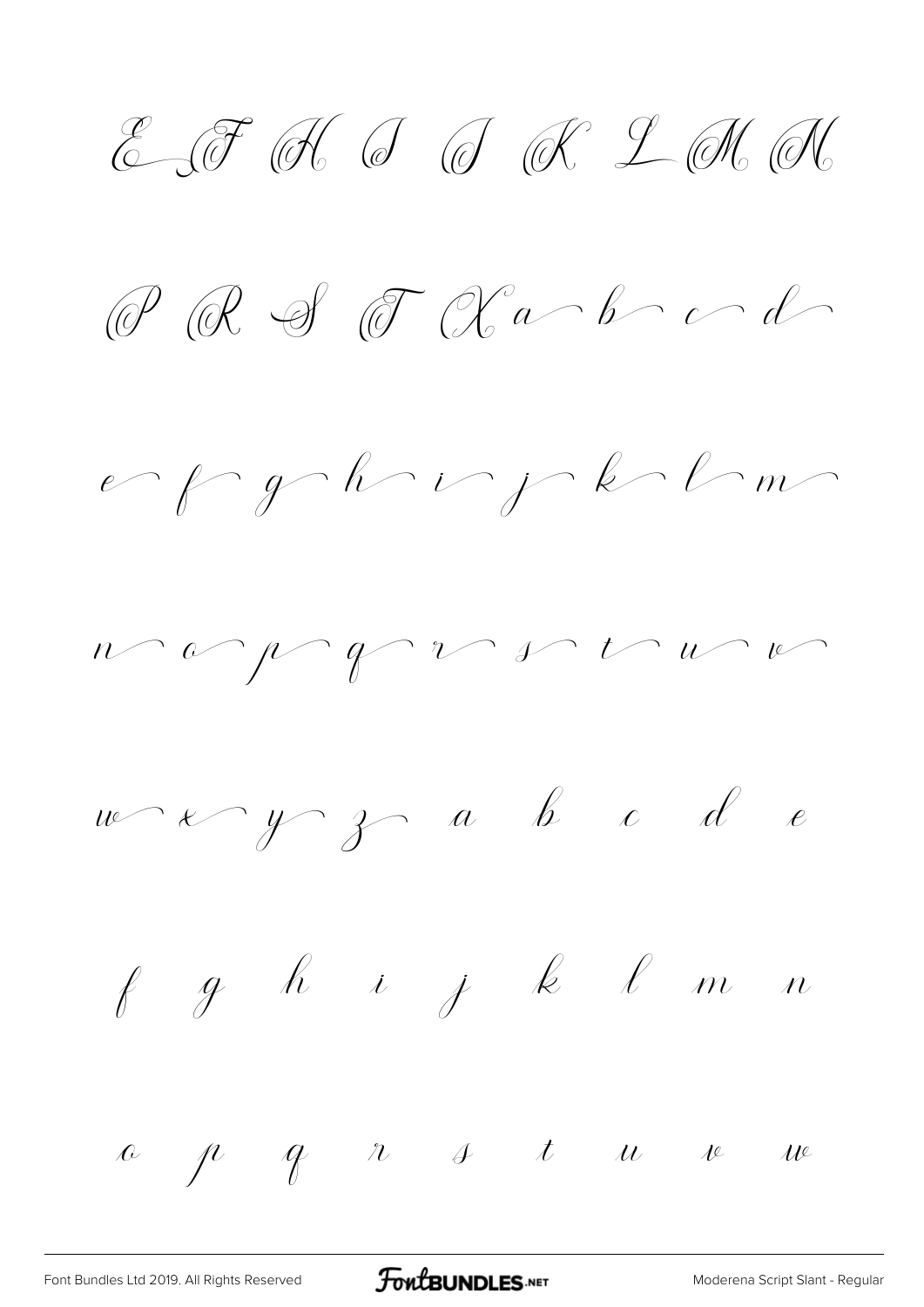$x \ y \ z \ w \ b \ c \ d \ e \ p$  $p$  b  $p$  b  $p$  m  $m$  a  $\rho$   $\rho$   $v$   $\rho$  to  $w$   $w$   $w$  $y$  z & X of 20  $^{\circ}$  p  $^{\circ}$  $\begin{array}{cccccccccccccc} \mathcal{P} & \mathcal{P} & t & \mathcal{Y} & \mathcal{Y} & \mathcal{V} & \mathcal{U} & \mathcal{R} & \mathcal{X} \end{array}$  cc ii ll mm nn oo th rr ss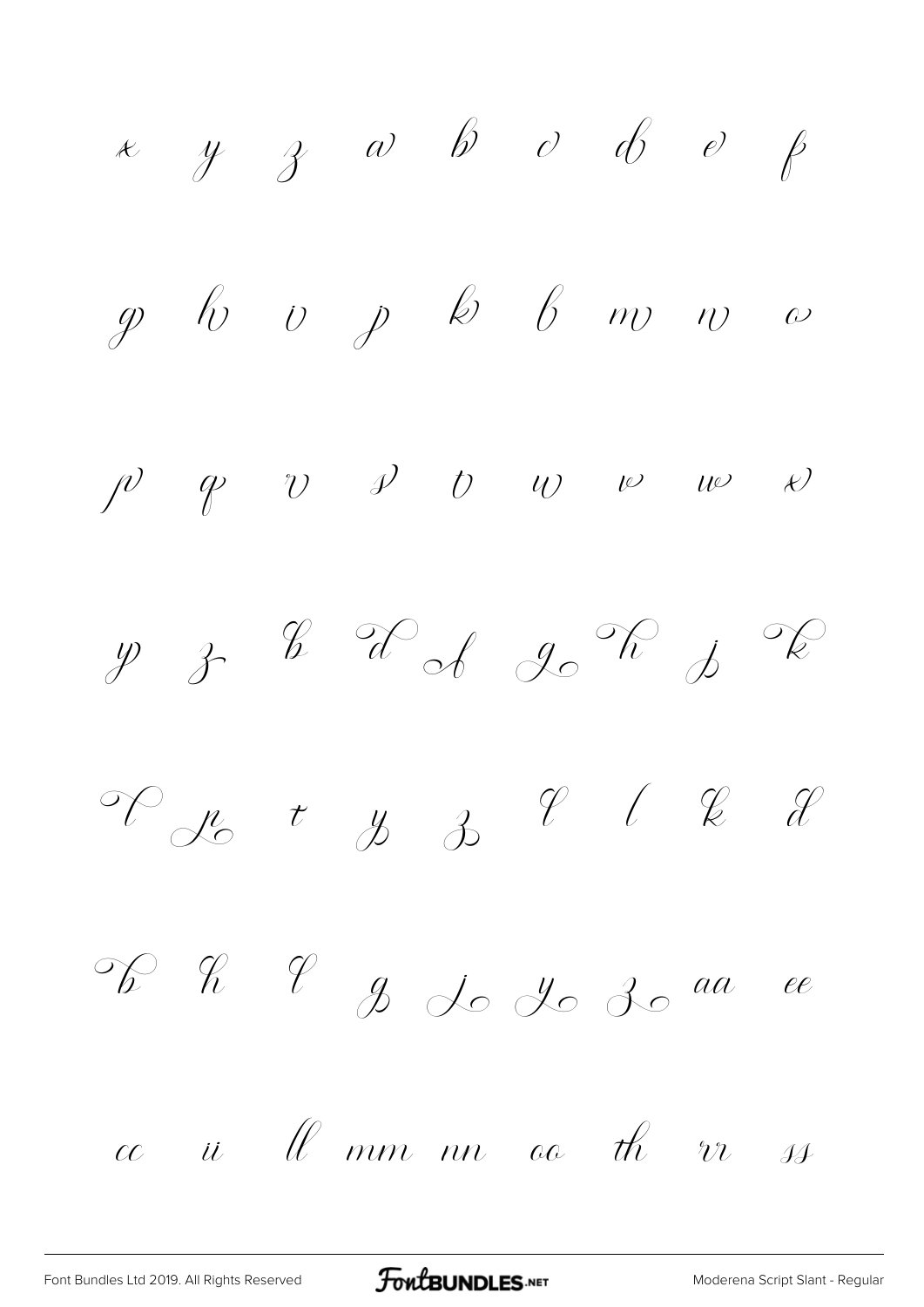$\pi$  jj ev  $\sigma$  bob b (H)

MM-S  $(X-g)$  b  $d^d$ 

 $\oint_0^{\infty} \oint_0^{\infty} \oint_0^{\infty} \oint_0^{\infty} \oint_0^{\infty} \oint_0^{\infty} \oint_0^{\infty} \oint_0^{\infty} \oint_0^{\infty}$ 

 $\begin{matrix} \begin{matrix} 1 & 1 & 1 \\ 0 & 1 & 1 \\ 0 & 0 & 0 \end{matrix} & \begin{matrix} 1 & 1 & 1 \\ 1 & 1 & 1 \\ 1 & 1 & 1 \end{matrix} & \begin{matrix} 1 & 1 & 1 \\ 1 & 1 & 1 \\ 1 & 1 & 1 \end{matrix} & \begin{matrix} 1 & 1 & 1 \\ 1 & 1 & 1 \\ 1 & 1 & 1 \end{matrix} & \begin{matrix} 1 & 1 & 1 \\ 1 & 1 & 1 \\ 1 & 1 & 1 \end{matrix} & \begin{matrix} 1 & 1 & 1 \\ 1 & 1 & 1 \\ 1 & 1 &$ 

 $m$   $m$   $n$   $n$   $n$   $n$   $n$   $n$   $n$   $n$   $n$ 

 $D$   $D$   $D$   $D$   $C$   $D$   $D$ 

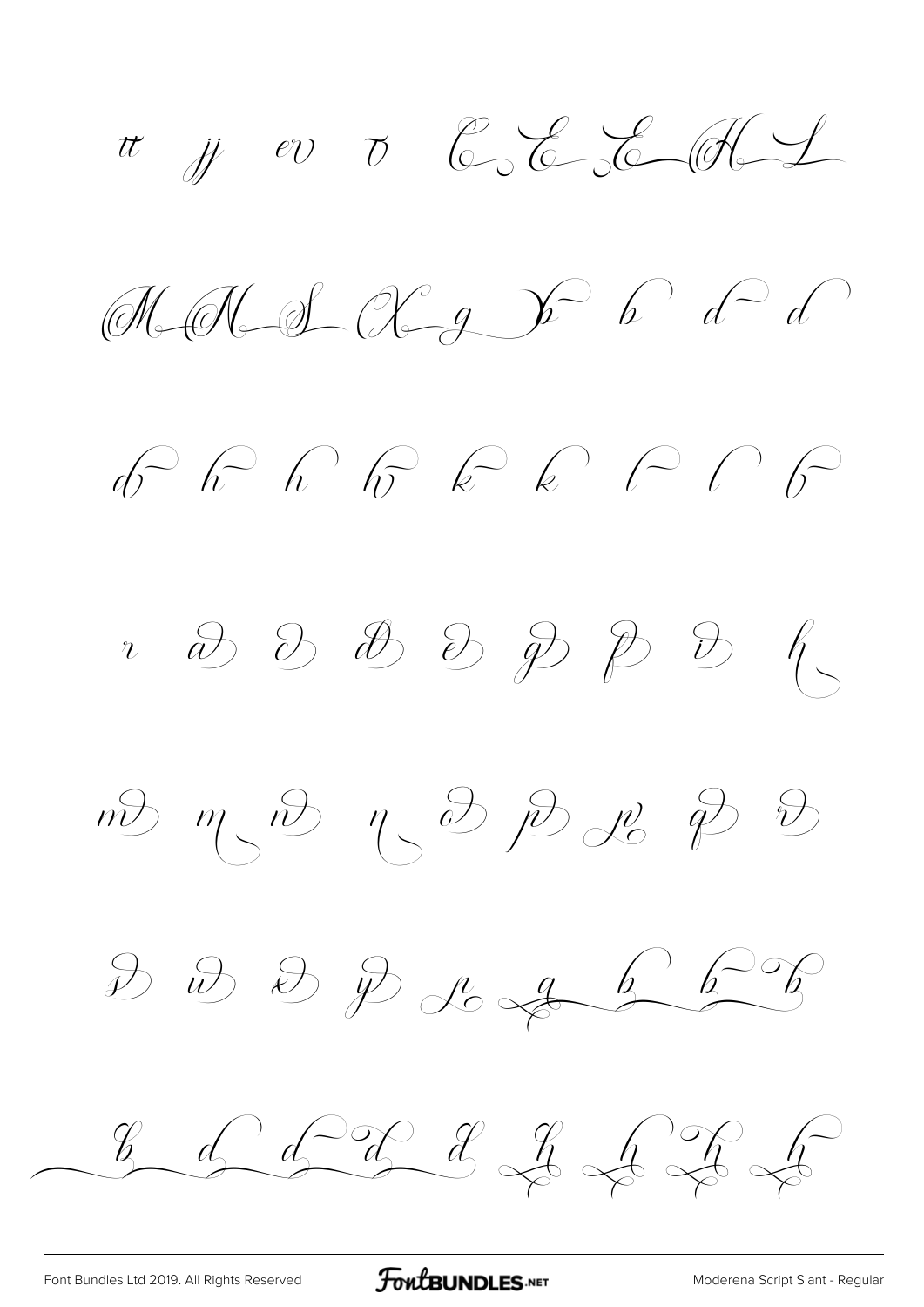$\frac{1}{2} \frac{1}{2} \frac{1}{2} \frac{1}{2} \frac{1}{2} \frac{1}{2} \frac{1}{2} \frac{1}{2} \frac{1}{2} \frac{1}{2} \frac{1}{2} \frac{1}{2} \frac{1}{2} \frac{1}{2} \frac{1}{2} \frac{1}{2} \frac{1}{2} \frac{1}{2} \frac{1}{2} \frac{1}{2} \frac{1}{2} \frac{1}{2} \frac{1}{2} \frac{1}{2} \frac{1}{2} \frac{1}{2} \frac{1}{2} \frac{1}{2} \frac{1}{2} \frac{1}{2} \frac{1}{2} \frac{$ 

*fi fl*

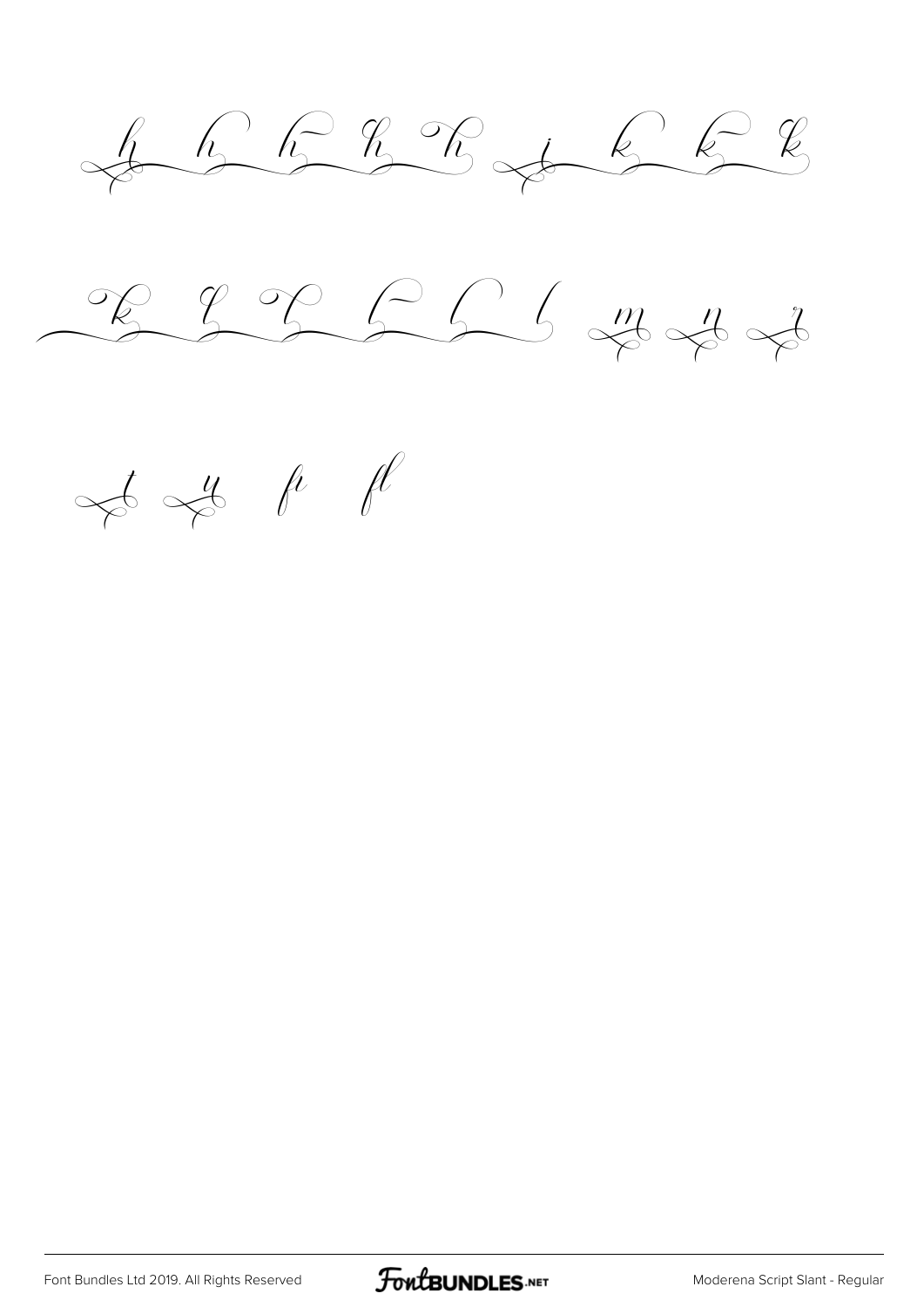### Moderena Script Bold - Bold

**Uppercase Characters** 

AGS & J) & FG KJ J KLM MO POR  $\mathscr{B}$  TU ) W XI  $\mathcal{I}$ 

Lowercase Characters

a b c d e f g h i j k l m n o p q r s t u v w x y z

**Numbers** 

0123456789

Punctuation and Symbols

= > ?  $[ \ \ | \ \ ]$  ^ \_ { | } j &  $\mathcal{L}$  ?  $\begin{array}{ccccccc}\n & & 2 & & 3 & \\
\hline\n\end{array}$  $\bigotimes$  0  $\begin{array}{cc} a & \ & \mathcal{K} \end{array}$  $\mathcal{C} \ \mathcal{O}$  $\gg$  $\frac{3}{4}$  $\frac{1}{4}$  $\frac{1}{2}$ 

All Other Glyphs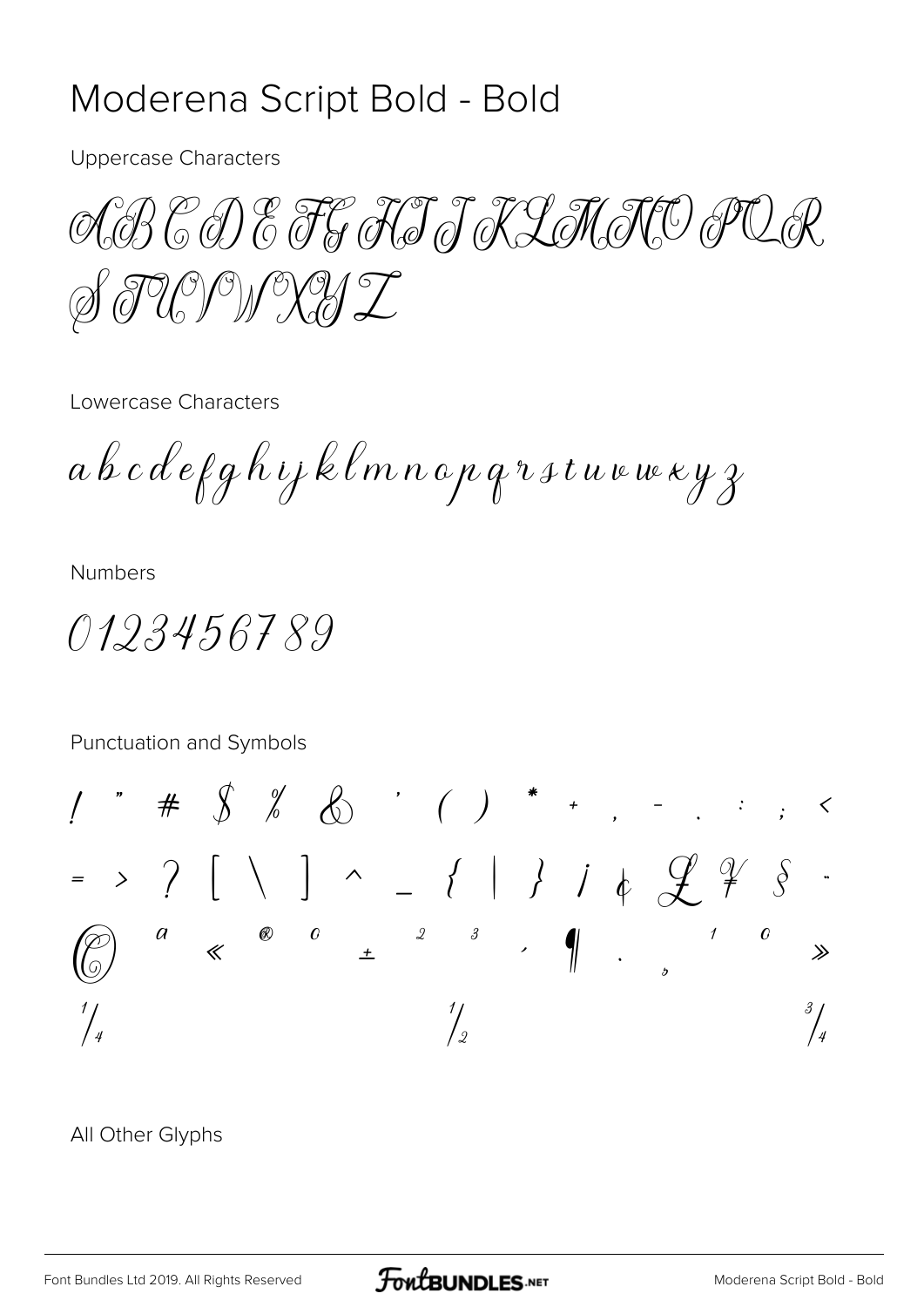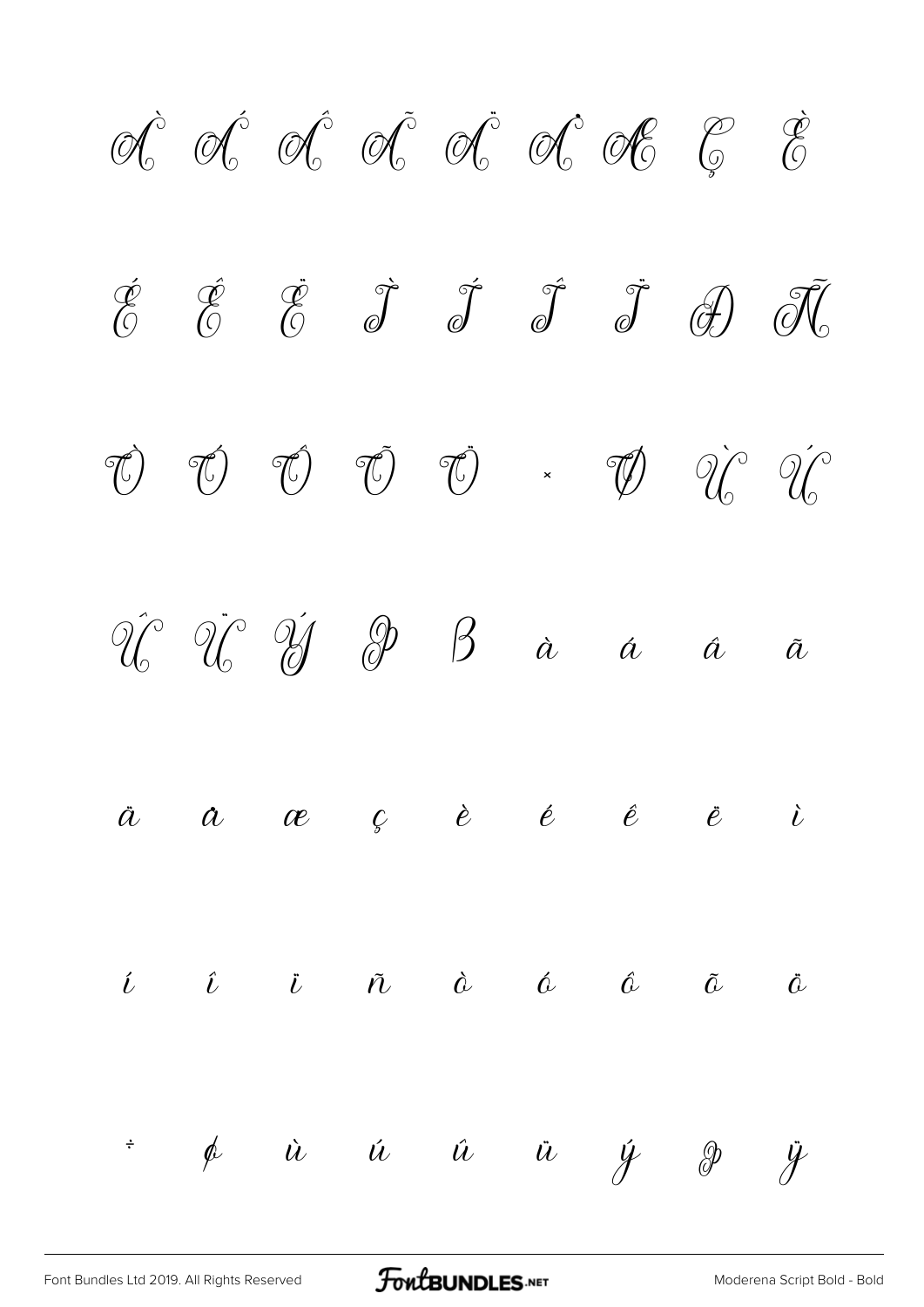$\begin{array}{cccccccccc} \mathcal{L} & \ell & \mathbb{C}\hspace{-0.45em}\mathcal{C} & & & \mathscr{J} & \mathscr{I} & \mathscr{I} & \mathscr{J} & \mathscr{I} & \mathscr{J} \end{array}$  $\oint$  and an interval of the contract of the contract of the contract of the contract of the contract of the contract of the contract of the contract of the contract of the contract of the contract of the contract of the c  $\frac{1}{2}$ ,  $\frac{1}{2}$ ,  $\frac{1}{2}$ ,  $\frac{1}{2}$  $\%$  < > /  $\epsilon$  <sup>on</sup>  $\mathcal{L}$  $\mathcal{A}$  $g \curvearrowleft b \curvearrowright d \curvearrowright f \curvearrowright b$ i j k l m n a p g  $u_u$  we way of  $\textcircled{B}$   $\textcircled{c}$ 

**FoutBUNDLES**.NET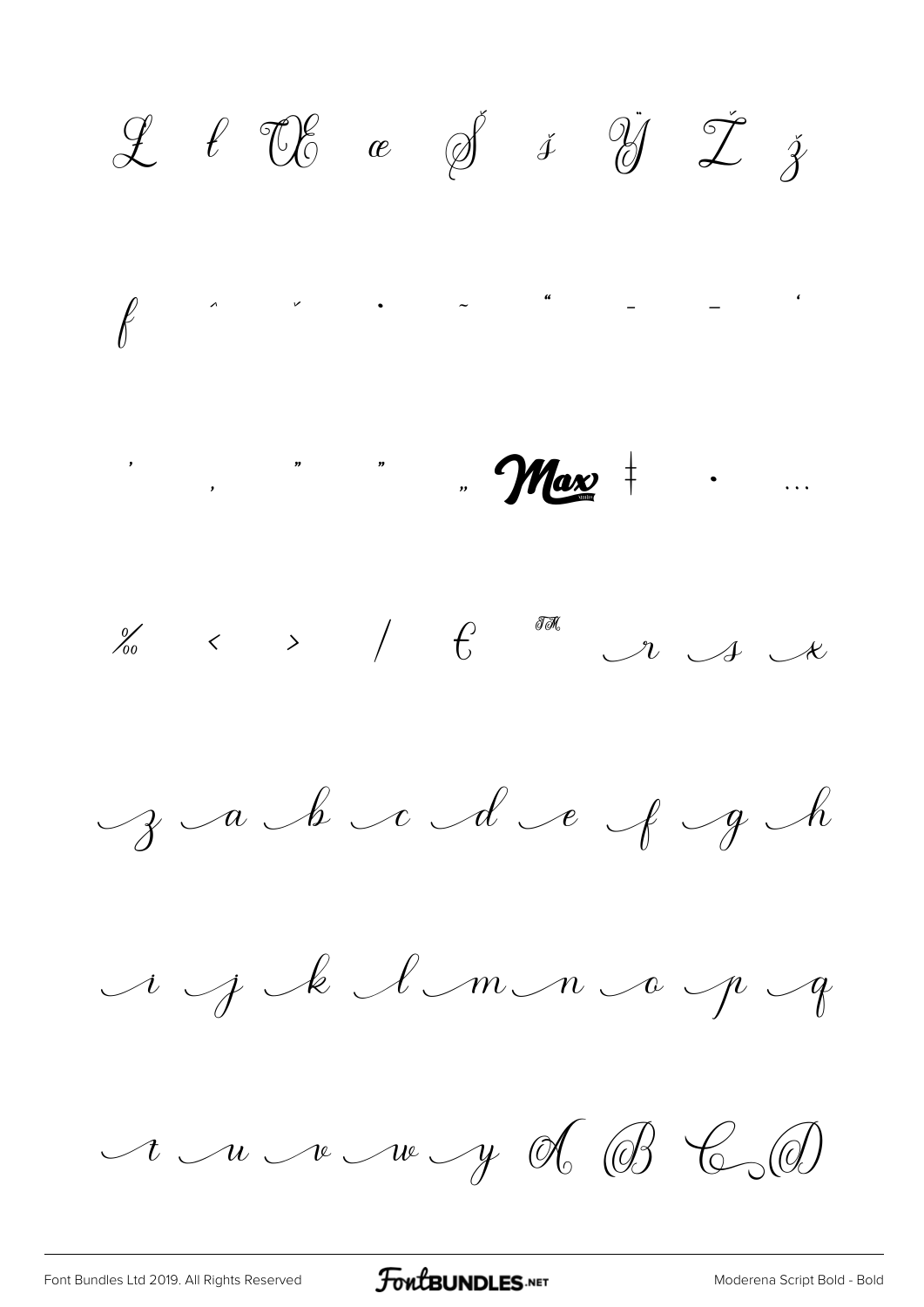$\mathscr{E}$   $\mathscr{F}$   $\mathscr{A}$   $\mathscr{G}$   $\mathscr{G}$   $\mathscr{K}$   $\mathscr{L}$   $\mathscr{M}$   $\mathscr{N}$  $\mathcal{O}$   $\mathcal{O}$   $\mathcal{O}$   $\mathcal{O}$   $\mathcal{O}$   $\mathcal{O}$   $\mathcal{O}$   $\mathcal{O}$   $\mathcal{O}$   $\mathcal{O}$  $erfgrhrffk$  $n \sim \rho \sim \rho \sim \nu \sim \nu \sim \nu$  $w \sim \kappa \sim \gamma \sim \gamma$  a b c d e f g h i j k l m n  $\begin{array}{ccccccccccccccccc} \alpha & \rho & q & n & \delta & t & u & w & w & \end{array}$ 

[Font Bundles Ltd 2019. All Rights Reserved](https://fontbundles.net/) **FoutBUNDLES.NET** [Moderena Script Bold - Bold](https://fontbundles.net/)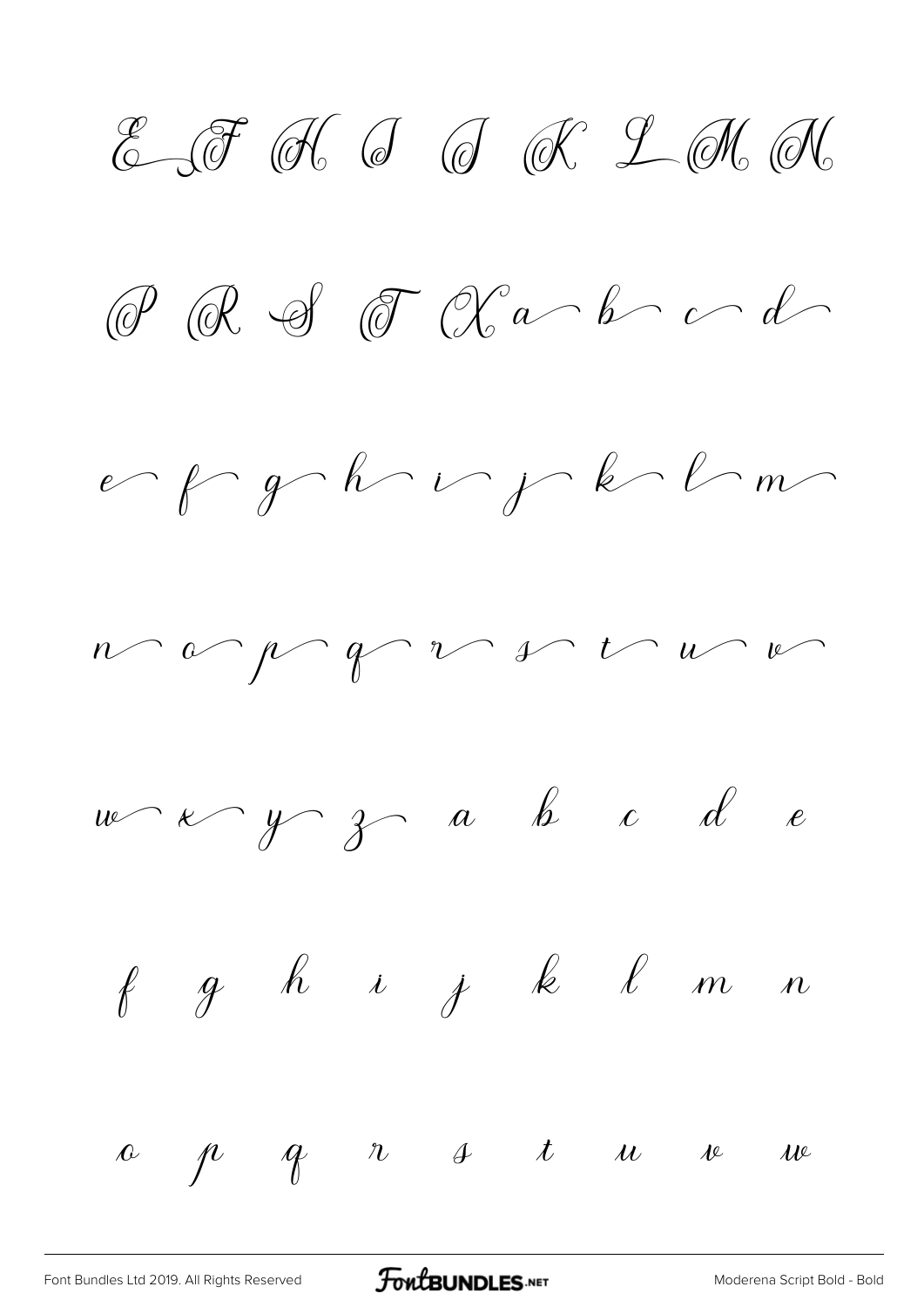| $x$ | $y$ | $y$ | $a$ | $b$ | $c$ | $d$ | $e$ | $e$      |          |
|-----|-----|-----|-----|-----|-----|-----|-----|----------|----------|
| $p$ | $q$ | $q$ | $q$ | $b$ | $b$ | $q$ | $m$ | $m$      | $\omega$ |
| $p$ | $q$ | $p$ | $v$ | $y$ | $b$ | $m$ | $m$ | $\omega$ |          |
| $p$ | $y$ | $y$ | $y$ | $y$ | $0$ | $m$ | $m$ | $m$      |          |
| $0$ | $0$ | $0$ | $0$ | $0$ | $0$ | $0$ | $0$ | $0$      |          |
| $0$ | $0$ | $0$ | $0$ | $0$ | $0$ | $0$ | $0$ | $0$      |          |
| $0$ | $0$ | $0$ | $0$ | $0$ | $0$ | $0$ | $0$ | $0$      |          |
| $0$ | $0$ | $0$ |     |     |     |     |     |          |          |

[Font Bundles Ltd 2019. All Rights Reserved](https://fontbundles.net/) **FoutBUNDLES.NET** [Moderena Script Bold - Bold](https://fontbundles.net/)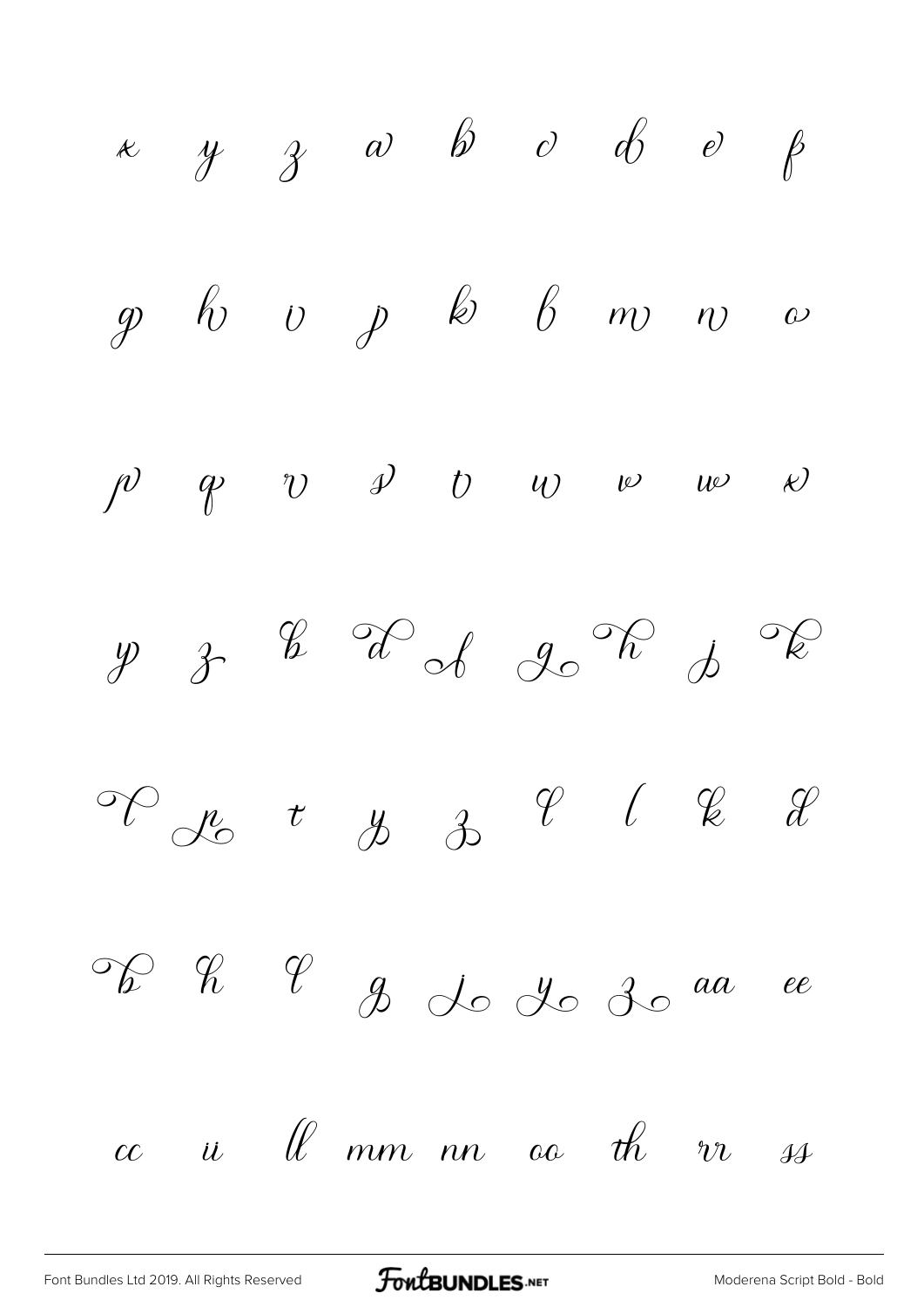$\pi$  y ev  $\sigma$  bob ob  $M_{\bullet}M_{\bullet}A_{\bullet}C_{\bullet}C_{\bullet}D_{\bullet}C_{\bullet}C_{\bullet}C_{\bullet}C_{\bullet}$  $\oint_0^\infty \oint_0^\infty \oint_0^\infty \oint_0^\infty \oint_0^\infty \oint_0^\infty \oint_0^\infty \oint_0^\infty \oint_0^\infty \oint_0^\infty \oint_0^\infty \oint_0^\infty \oint_0^\infty \oint_0^\infty \oint_0^\infty \oint_0^\infty \oint_0^\infty \oint_0^\infty \oint_0^\infty \oint_0^\infty \oint_0^\infty \oint_0^\infty \oint_0^\infty \oint_0^\infty \oint_0^\infty \oint_0^\infty \oint_0^\infty \oint_0^\infty \oint_0^\infty \oint_0^\infty \oint_0^\infty \oint_$  $\begin{matrix} \begin{matrix} \eta & \partial \end{matrix} & \begin{matrix} \partial \eta & \partial \end{matrix} & \begin{matrix} \partial \eta & \partial \end{matrix} & \begin{matrix} \partial \eta & \partial \end{matrix} & \begin{matrix} \partial \eta & \partial \end{matrix} & \begin{matrix} \partial \eta & \partial \end{matrix} & \begin{matrix} \partial \eta & \partial \end{matrix} & \begin{matrix} \partial \eta & \partial \end{matrix} & \begin{matrix} \partial \eta & \partial \end{matrix} & \begin{matrix} \partial \eta & \partial \end{matrix} & \begin{matrix} \partial \eta & \partial \end{matrix} & \begin{matrix} \partial \eta & \partial \end{matrix} & \$  $mD$   $m$   $nD$   $n$   $nD$   $nD$   $nD$   $nD$  $D D D D C C D D D D D$  $\n **4 4 4 4 4 6 8 8 9 10 11 12 13 14 15 16 17 19 19 19 19 19 19 19 19 19 19 19**$